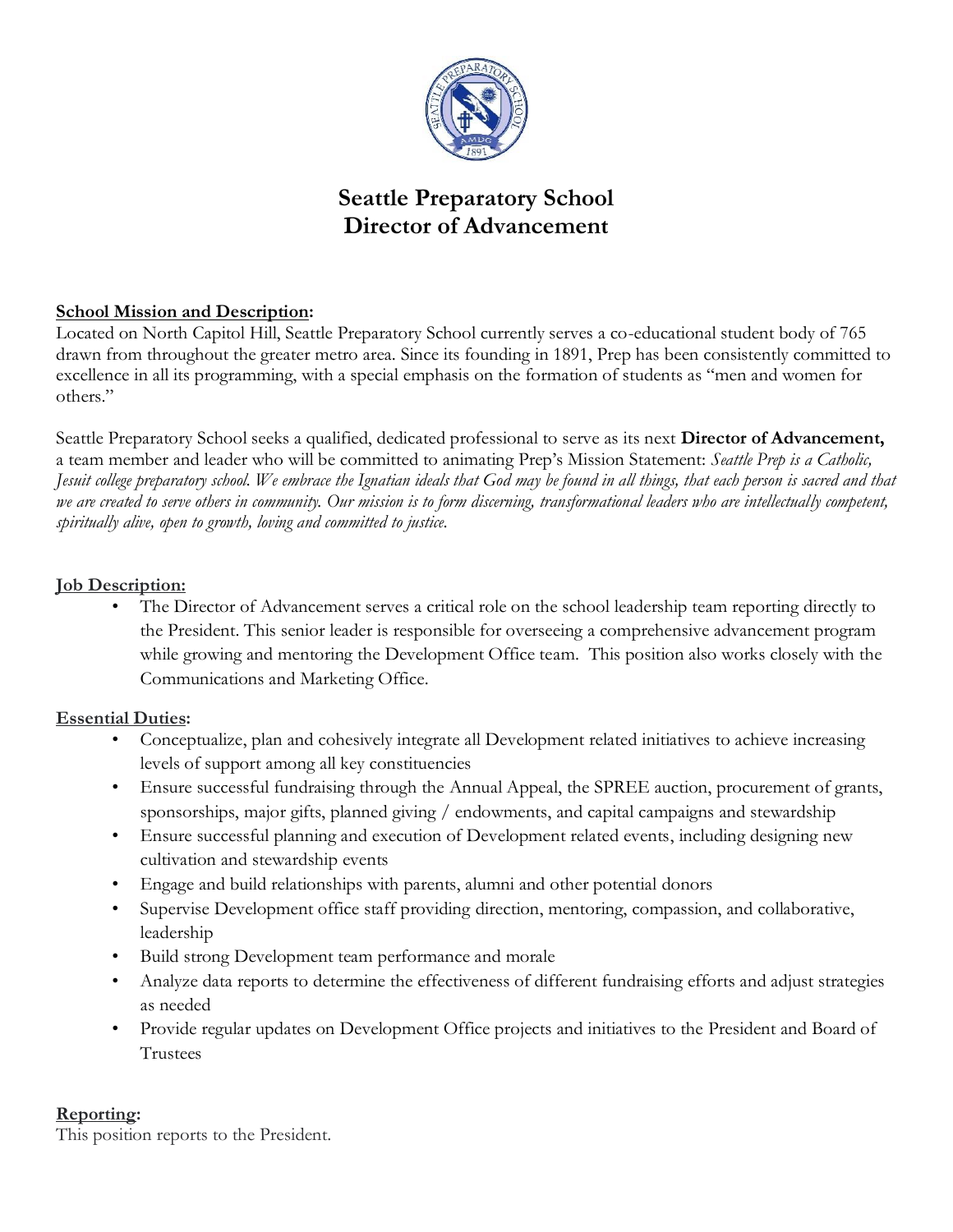### **Required Qualifications:**

- Proven leadership of successful fundraising including campaign planning and management, ideally in a school, college, or university
- Track record of conceptualizing, planning, and cohesively integrating a full range of advancement programs including an annual appeal, corporate sponsorships, events (especially an annual auction), major gifts, planned giving, endowments, grant writing, parent and alumni engagement/relationships.
- Ability and willingness to travel to meet clients or attend events
- Exceptional motivation, and professionalism
- Strong interpersonal, listening and relationship building skills,
- An understanding of different perspectives and the ability to interact respectfully and collaboratively with colleagues, donors, volunteers, other viewpoints and cultures
- Exceptional written and verbal communications capabilities
- Familiarity with prospect/donor research and gift processing
- Familiarity with development software (specifically Raiser's Edge)
- Ability to engage in collaborative Strategic Planning
- Approach that is student-oriented and committed to supporting inclusive access to education
- Ability to understand and embrace the Catholic Jesuit mission of the school
- Successful completion of criminal history background checks, Safe Environment training, and full COVID vaccination or proof of medical exemption are required.

#### **FSLA and WMWA Classification**:

• This position is classified as Administrative Exempt– Not overtime eligible under the FSLA and the WMWA

#### **Terms of Employment:**

- Annual Contract
- Full Time (Year-round, 12 months)
- Level 1

#### **Benefits**:

- Employee Health, Dental and Vision Insurance
- Employee Assistance Program
- Travel Assistance Plan
- Pre-Tax Commuter Plan
- Tax Sheltered Annuity (Retirement Plan) employer matches will start after a year of employment.
- PTO (Sick, Personal, Bereavement, Paid Family and Medical Leave)
- Long-term Disability and Life Insurance
- Tuition Remission
- Free Lunch Thursdays
- Life lock
- School Holidays and Vacation
- MS Surface Loan program
- Professional Development

#### **Physical / Mental Requirements and Working Conditions**: